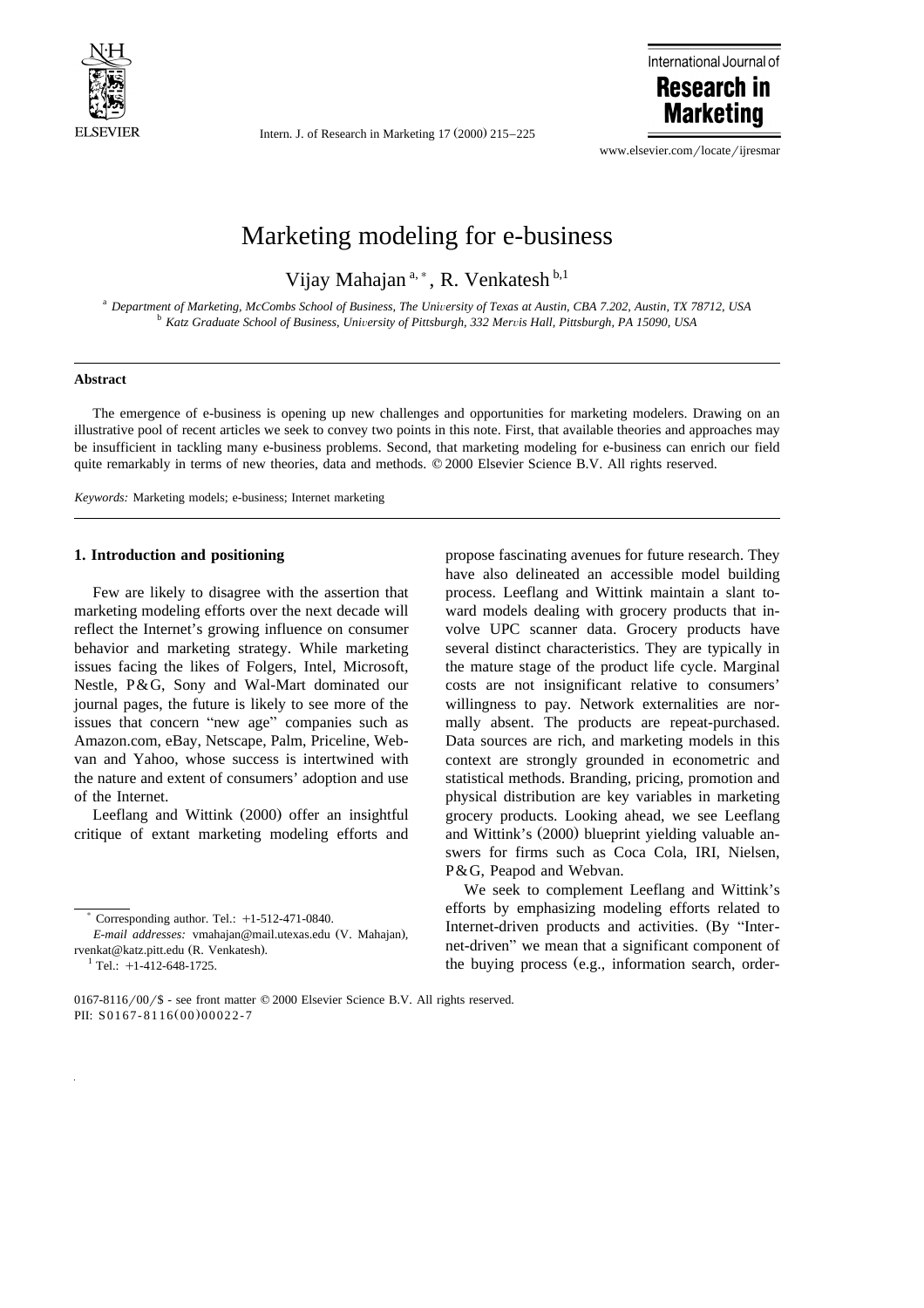| Table 1<br>Summary of illustrative articles on e-business |                               |                                                                                                                                                                            |                                                                                                                                  |                                                                                                                                                                                                                                                                                              |
|-----------------------------------------------------------|-------------------------------|----------------------------------------------------------------------------------------------------------------------------------------------------------------------------|----------------------------------------------------------------------------------------------------------------------------------|----------------------------------------------------------------------------------------------------------------------------------------------------------------------------------------------------------------------------------------------------------------------------------------------|
| Study                                                     | Genre                         | Key question(s)/issue(s)                                                                                                                                                   | Approach/model                                                                                                                   | Key finding(s)/recommendations                                                                                                                                                                                                                                                               |
| Ansari et al. (2000)                                      | Data;<br>method               | What is an appropriate methodology<br>for an Internet recommendation sys-<br>tem for movies and other such con-<br>sumer products that have unob-<br>served heterogeneity? | Bayesian model based on Each-<br>Movie dataset containing cus-<br>tomers' and critics' ratings of<br>movies.                     | · Model based on unobserved customer heterogeneity and<br>unobserved product heterogeneity performs well on a data<br>set involving 2000 customers and 340 movies.                                                                                                                           |
| Bakos and<br>Brynjolfsson<br>(1999, 2000)                 | Theory:<br>analytical         | What is the optimal form of offering<br>digital information goods on the<br>Internet?<br>How does size affect market power<br>of information providers?                    | Math. statistical approach based<br>on law of large numbers.                                                                     | • For information goods with zero marginal cost, the pure<br>bundling strategy is optimal for a monopolist.<br>• Among competing providers of information goods, the<br>one with the larger bundle would be able to outbid the<br>rivals for exclusive rights to market a new good.          |
| Balasubramanian<br>(1998)                                 | Theory:<br>analytical         | How can the competition between<br>direct and conventional retail chan-<br>nels be modeled?<br>What are the implications?                                                  | Circular market model with a<br>direct marketer and multiple re-<br>tailers.                                                     | • When information can be freely disseminated on the<br>Internet, it may be optimal for a seller to provide lower<br>levels of information.<br>• The impact of entry of a local retailer (or direct retailer)<br>affects strategies and profits of local retailers (or of all<br>retailers). |
| Bradlow and<br>Schmittlein (2000)                         | Method                        | How can the performance of Internet<br>search engines be modeled and mea-<br>sured?<br>Which engines search the best and<br>why?                                           | A probabilistic<br>"proximity"<br>model based on distance be-<br>tween a URL and a search en-<br>gine. Data from search engines. | • Altavista and Northern Light locate the most URLs for<br>business terms. The size of the search engine in terms of<br>the number of web pages indexed influences its search<br>performance.                                                                                                |
| Brynjolfsson and<br>Smith (2000)                          | Theory:<br>empirical          | Is the Internet an efficient, "friction-<br>less" market?                                                                                                                  | Full factorial research design.<br>Price data collected from web-<br>sites and from retailers.                                   | • The Internet offers less friction than conventional<br>markets, characterized by lower prices and fine price<br>adjustments.<br>• Yet heterogeneity in consumer awareness and trust is<br>still a source of sizable dispersion in online prices.                                           |
| Degeratu et al. (2000)                                    | Theory:<br>empirical;<br>data | Does a consumer's choice behavior<br>differ across online and offline trans-<br>actions?                                                                                   | Brand choice model based on<br>panel data from Peapod and IRI.                                                                   | · Factual, non-sensory information affects online choice<br>more strongly than sensory cues.<br>• Features that restrict consumers' consideration sets such<br>as Peapod's Personal Lists may keep price sensitivity                                                                         |

lower online than offline.